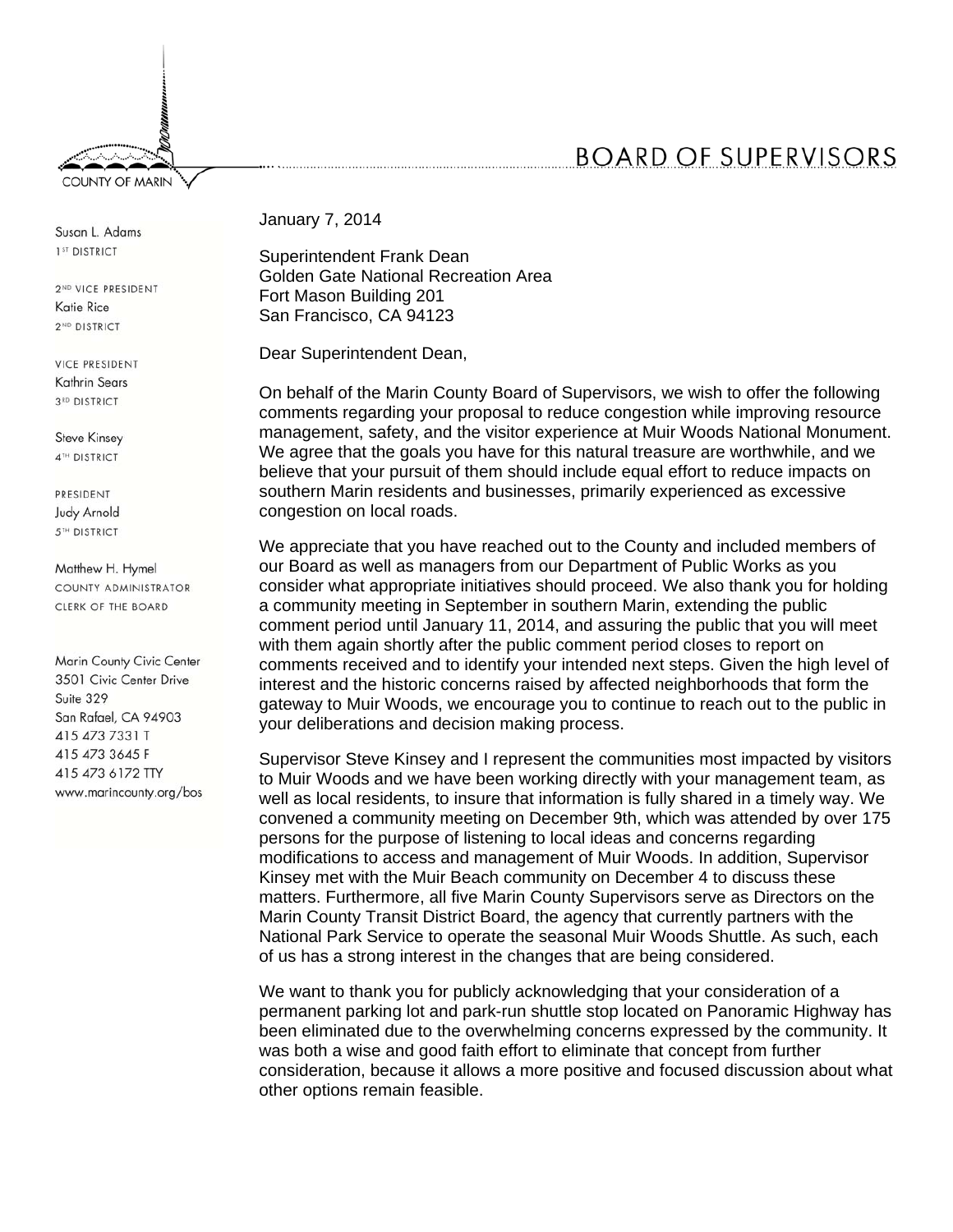PG. 2 OF 3 We fully support your interest in developing a visitor reservation system and consider it to be a promising tool to help reduce deterioration of Muir Woods' environmental quality while also improving your visitors' experience. We ask that you incorporate a cap on daily, weekly, and annual visitation into your reservation program that does not, overall, increase annual visitation numbers. By doing so, the Woods will be healthier, gateway neighbors will experience reduced traffic impacts, and those who make a reservation will be better able to take in the majestic quality of the grove.

> Many in our community believe that an independent science-based analysis of the carrying capacity of Muir Woods should be undertaken to insure that whatever levels of visitation are set will be sustainable over time. We encourage you to consider this suggestion and be prepared to have a full discussion of this idea the next time you meet with the community.

We encourage you to focus your access strategy on expanded transit services, utilizing an expansion of the Muir Woods Shuttle in lieu of starting an independent Park Service shuttle program. We believe the appropriate locations for collecting visitors should be closer to their trip origin, including established bus stops in San Francisco, ferry landings, and the current Muir Woods Shuttle staging area. We also support reduction of parking at Muir Woods and charging for parking there, with some of the revenues being made available to offset the increased transit service operational and capital costs. We believe it would be counterproductive to establish new transit facilities requiring visitors to travel through the Tam Junction to get to the staging area. We have also heard that many of the private tour buses currently bringing visitors to the Woods are too large to safely traverse the winding roads leading to it. We stand ready to help you in any legal means available to limit and control larger buses coming to Muir Woods.

The public has expressed a deep and pervasive concern about the ongoing parking of cars along the shoulder of Franks Valley Road. We want to continue our discussion with your agency about collaborating to address these concerns through reduction or elimination of the unpermitted parking that currently occurs. In our public discussions, the public has not supported the suggestion of an alternative proposal to create a traffic light-controlled section of Franks Valley Road to allow for vehicle parking on the established paved area instead of continuing to park on the unpaved shoulders.

During the course of our community discussions, we have also heard concern expressed about the level of emergency and disaster planning coordination between the Park Service and the public safety agencies serving southern Marin County. We encourage you to amplify the existing plans that are in place and to continue working closely with all public safety entities to insure that visitor support will exist during an emergency without undermining the needs of local residents and businesses.

We close by expressing our appreciation for your interest in modifying the existing pattern and level of visitation to Muir Woods. We share the recognition that the longterm interests of this unique natural resource require a reduction in the number of visitors and a shift away from dependence upon auto access to a significantly greater utilization of bus transit. We look forward to working as your partner to achieve such a goal, including our residents and businesses in the process as we move forward.